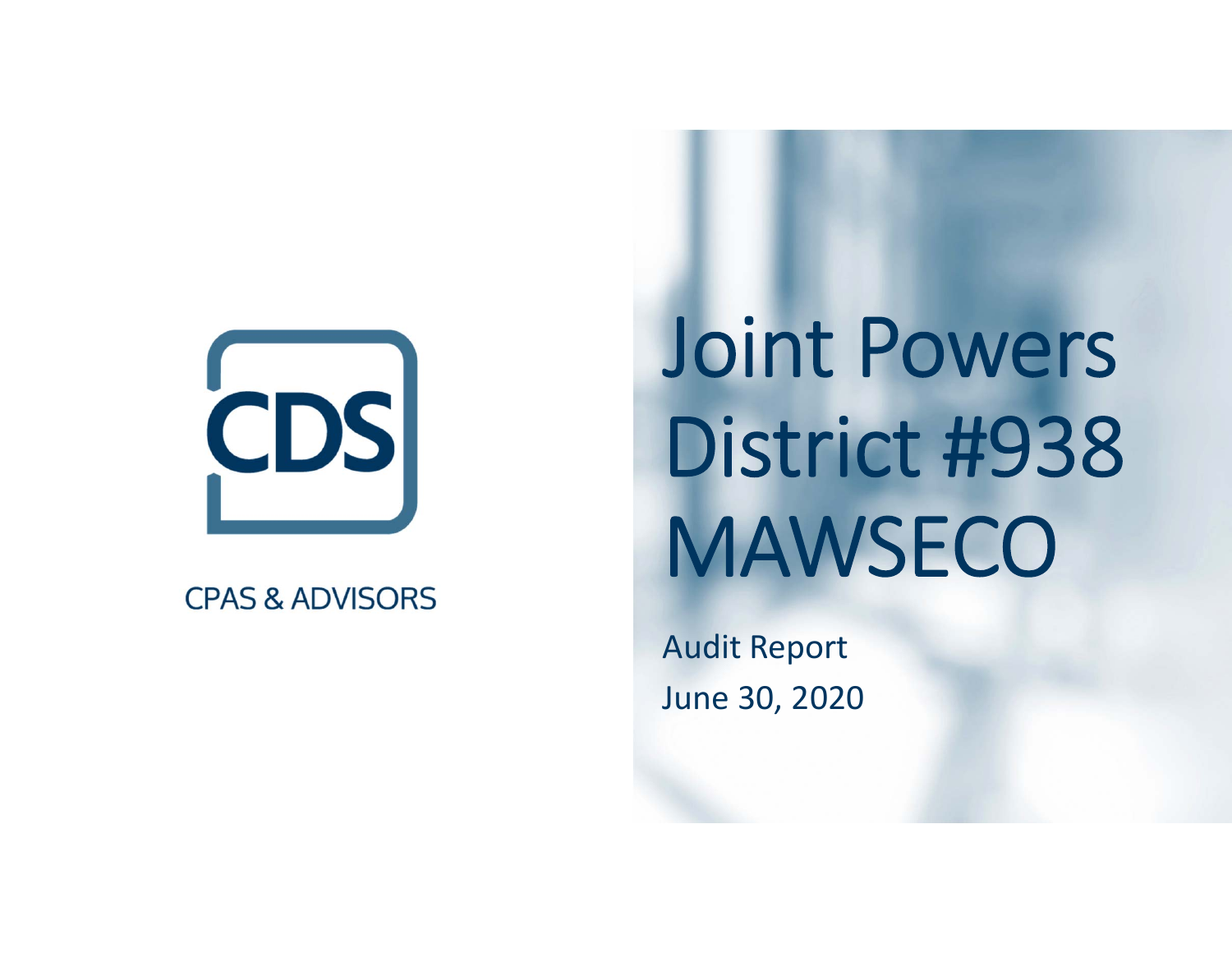## Auditor's Opinion

#### **Pages 2‐4:**

- Financial statements are the responsibility of the District's management
- Our responsibility is to express opinions on these financial statements based on our audit
- Conducted audit in accordance with Generally Accepted Auditing Standards and *Government Auditing Standards*

1

• Obtain reasonable assurance financials are free of material misstatement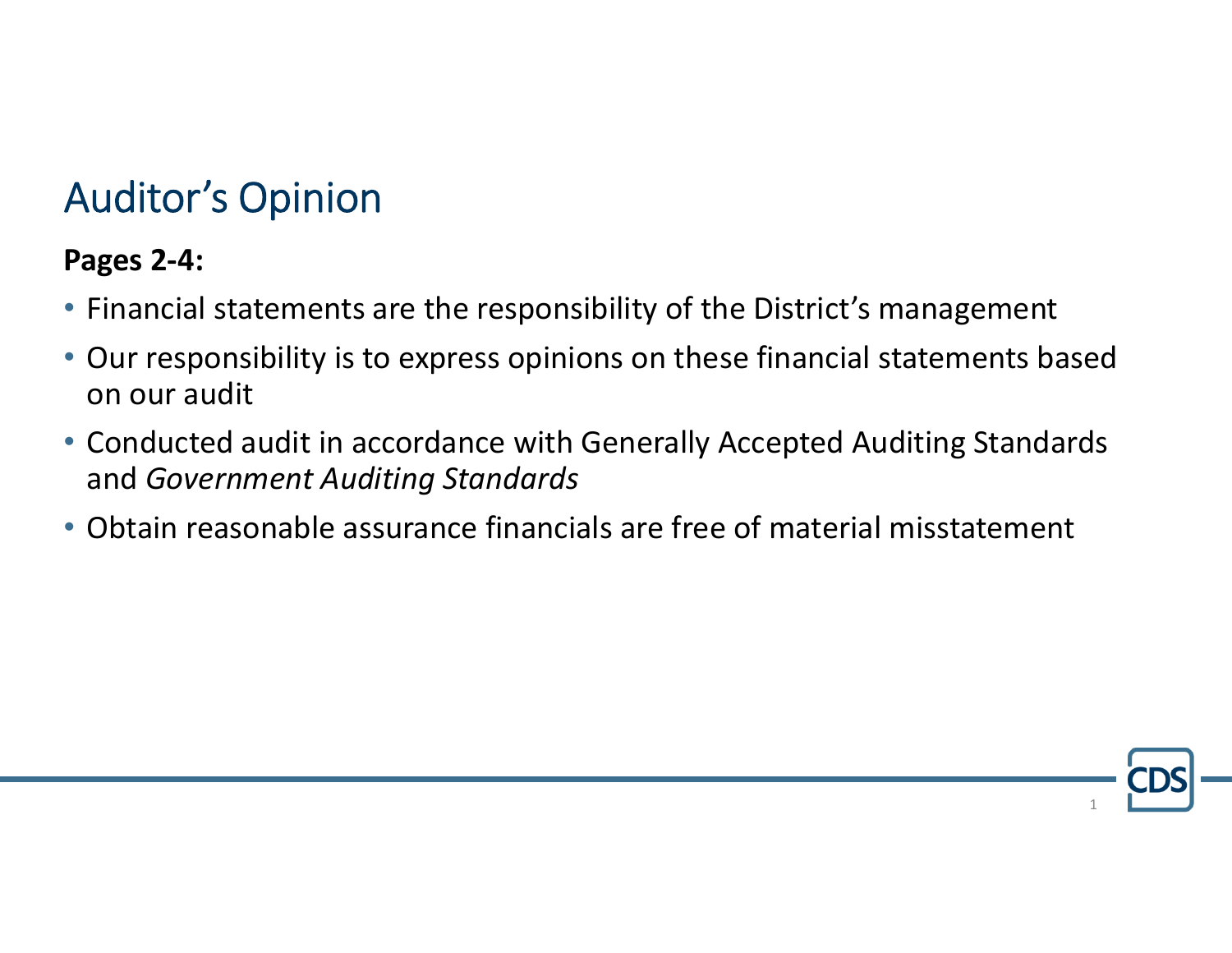# Auditor's Opinion (Cont'd)

**Pages 2‐4:**

- **Financial statements are presented fairly in our opinion**
- MD&A (pages 5‐15), Schedule of Proportionate Share of the Net Pension Liability (page 51), Schedule of Employer Contributions (page 52) and Schedule of Changes in the District's Total OPEB Liability (page 53) are required supplementary information and unaudited
- Internal control letter on pages 68 and 69

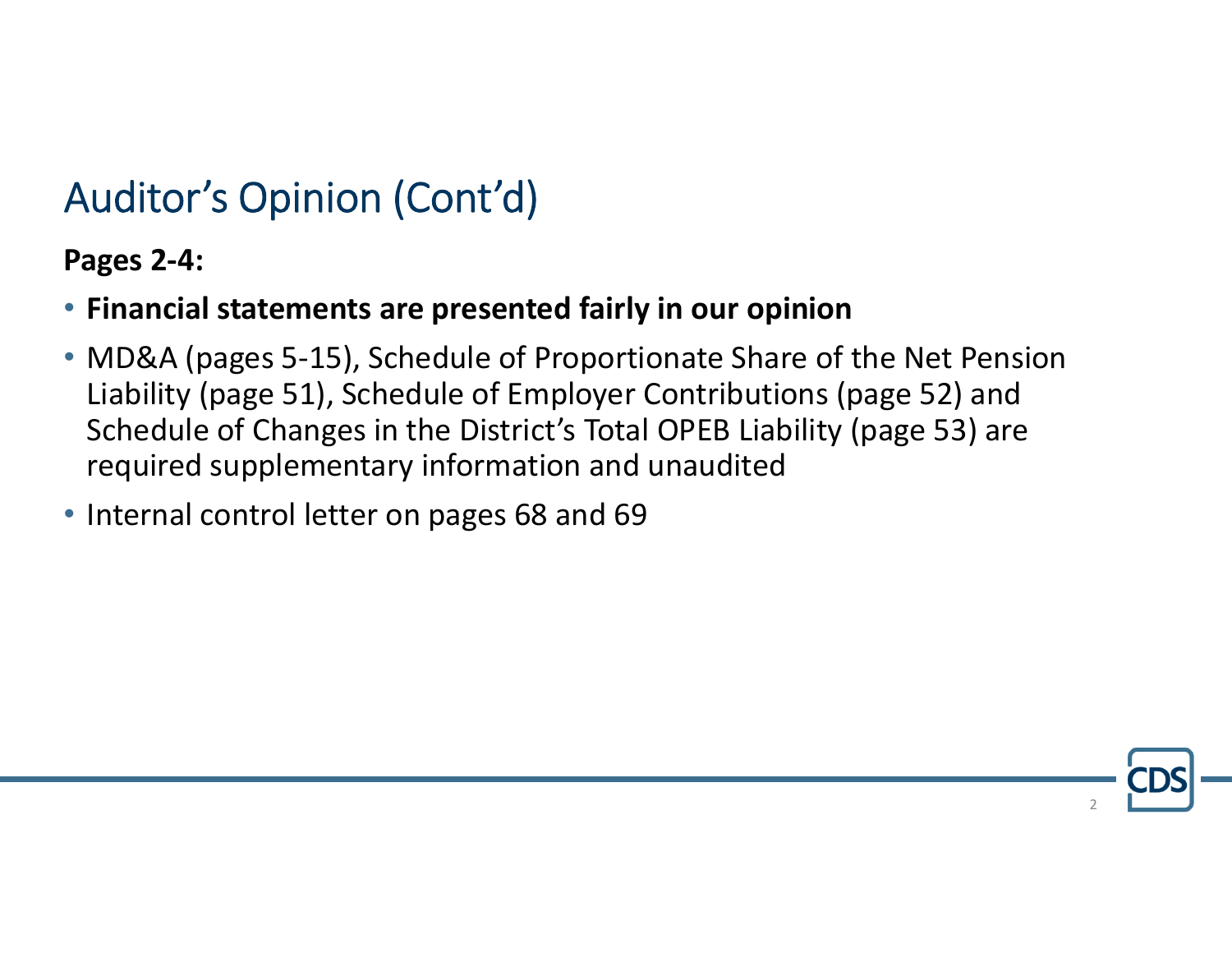#### Statement of Net Position

|                                     | June 30, |               |    |               |    |             |  |
|-------------------------------------|----------|---------------|----|---------------|----|-------------|--|
|                                     |          | 2020          |    | 2019          |    | Change      |  |
| Assets                              |          |               |    |               |    |             |  |
| Current and Non-Capital             | \$       | 3,064,705     | \$ | 3,234,547     | \$ | (169, 842)  |  |
| Capital                             |          | 133,686       |    | 131,325       |    | 2,361       |  |
| <b>Total Assets</b>                 |          | 3,198,391     |    | 3,365,872     |    | (167, 481)  |  |
| Deferred Outflows of Resources      |          | 4,879,589     |    | 6,684,815     |    | (1,805,226) |  |
| <b>Total Assets and</b>             |          |               |    |               |    |             |  |
| Deferred Outflows of Resources \$   |          | 8,077,980     | \$ | 10,050,687    | \$ | (1,972,707) |  |
| Liabilities                         |          |               |    |               |    |             |  |
| Current                             | \$       | 1,460,401     | \$ | 1,615,639     | \$ | (155, 238)  |  |
| Long-Term                           |          | 5,575,892     |    | 5,446,397     |    | 129,495     |  |
| <b>Total Liabilities</b>            |          | 7,036,293     |    | 7,062,036     |    | (25, 743)   |  |
| Deferred Inflows of Resources       |          | 7,435,857     |    | 8,900,906     |    | (1,465,049) |  |
| <b>Net Position</b>                 |          |               |    |               |    |             |  |
| Net Investment in Capital Assets    |          | 133,686       |    | 131,325       |    | 2,361       |  |
| Restricted                          |          | 115,854       |    | 110,047       |    | 5,807       |  |
| Unrestricted                        |          | (6, 643, 710) |    | (6, 153, 627) |    | (490, 083)  |  |
| <b>Total Net Position</b>           |          | (6, 394, 170) |    | (5,912,255)   |    | (481, 915)  |  |
| Total Liabilities, Deferred Inflows |          |               |    |               |    |             |  |
| of Resources and Net Position       | \$       | 8,077,980     | \$ | 10,050,687    | \$ | (1,972,707) |  |
|                                     |          |               |    |               |    |             |  |

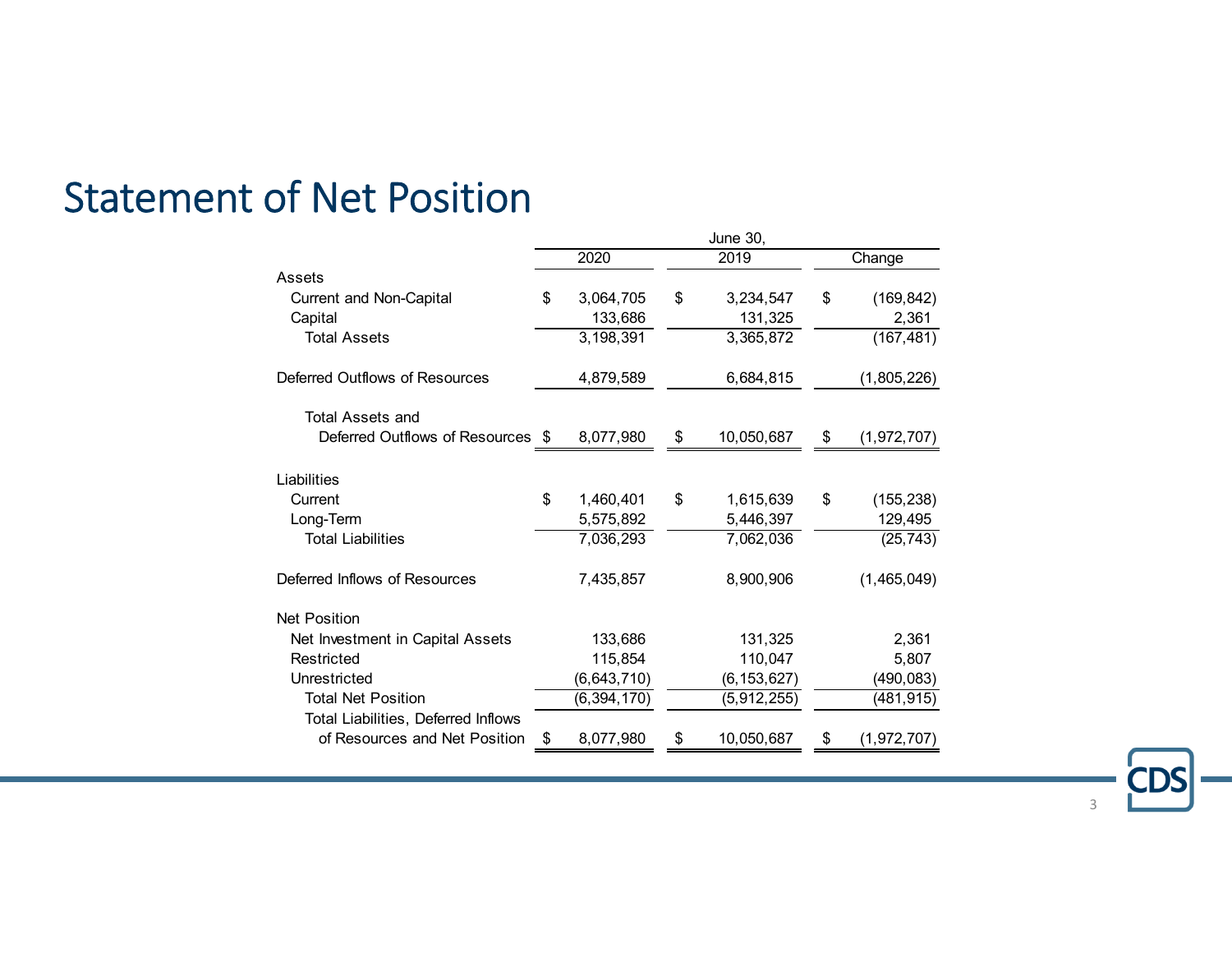#### General Fund – Fund Balances

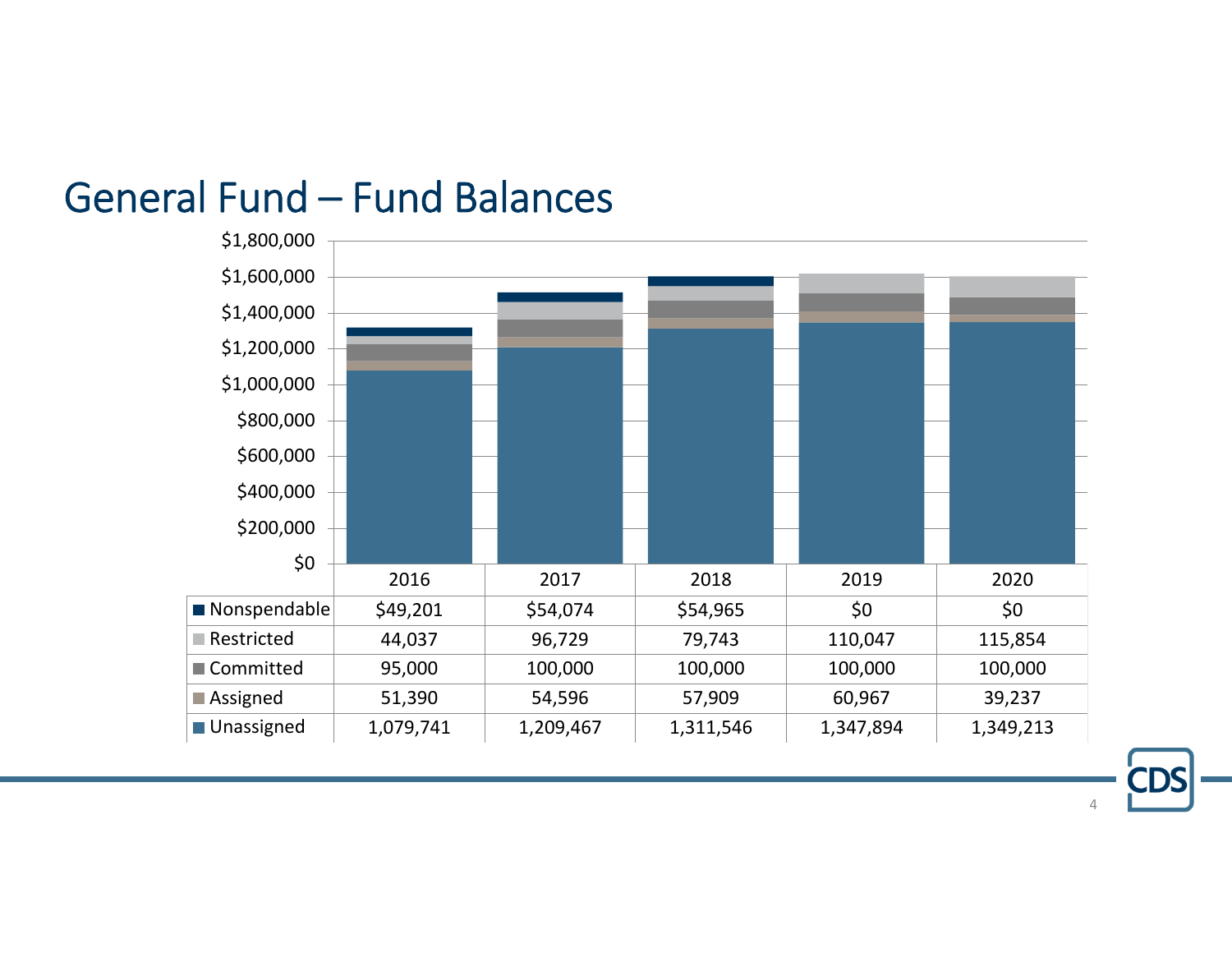### General Fund Revenues and Expenditures

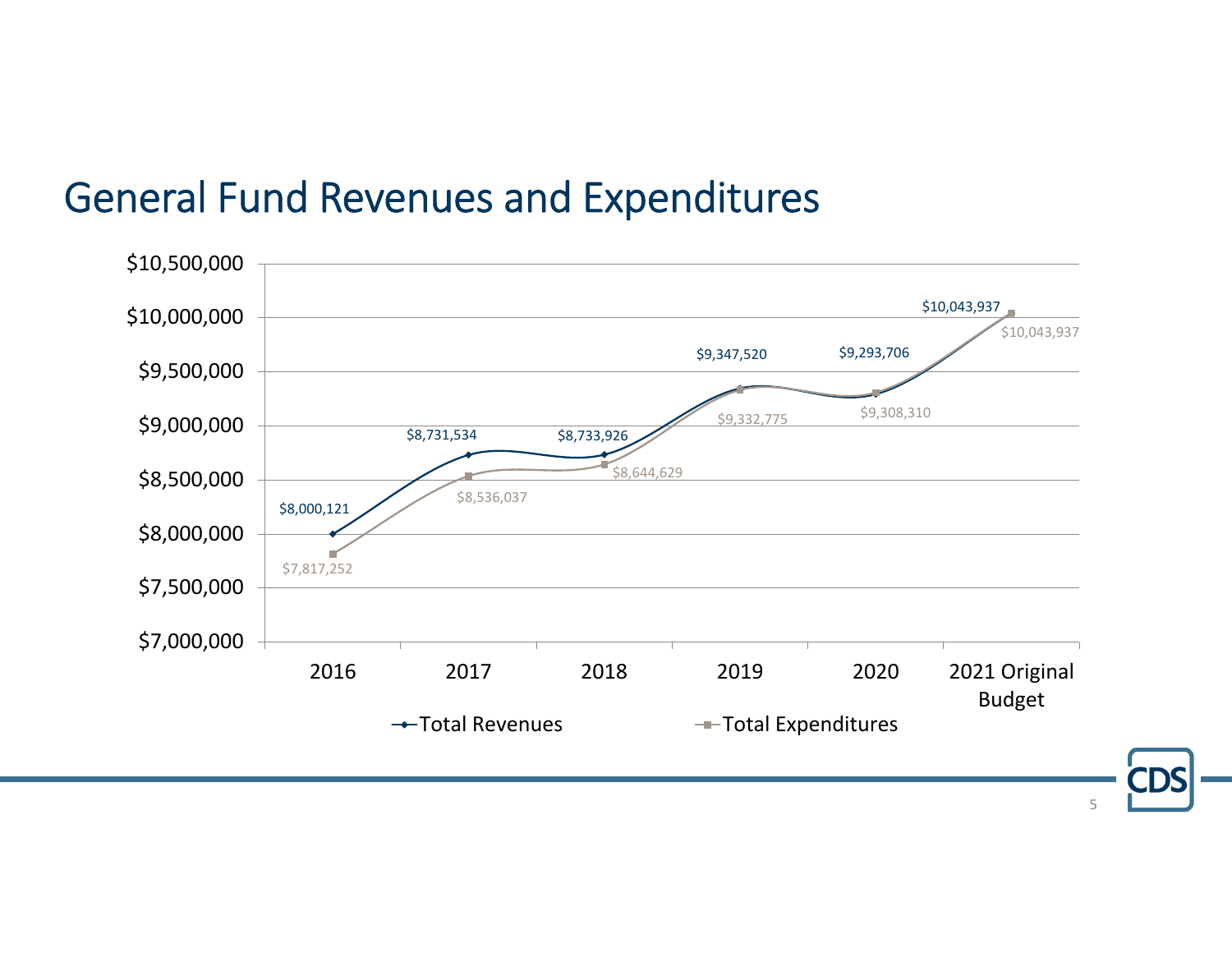#### General Fund Revenues



|      | In Thousands   |       |    |              |                |       |  |
|------|----------------|-------|----|--------------|----------------|-------|--|
|      |                | Local |    |              |                |       |  |
|      | & County       |       |    | <b>State</b> | Federal        |       |  |
|      | <b>Sources</b> |       |    | Sources      | <b>Sources</b> |       |  |
| 2020 | \$             | 2,535 | \$ | 4,258        | \$             | 2,500 |  |
| 2019 |                | 2,484 |    | 4,375        |                | 2,489 |  |
| 2018 |                | 2,292 |    | 4.116        |                | 2,326 |  |
| 2017 |                | 2,524 |    | 4,043        |                | 2,164 |  |
| 2016 |                | 2,306 |    | 3,445        |                | 2,249 |  |

Other Local and County Revenues

State Sources

Federal Sources

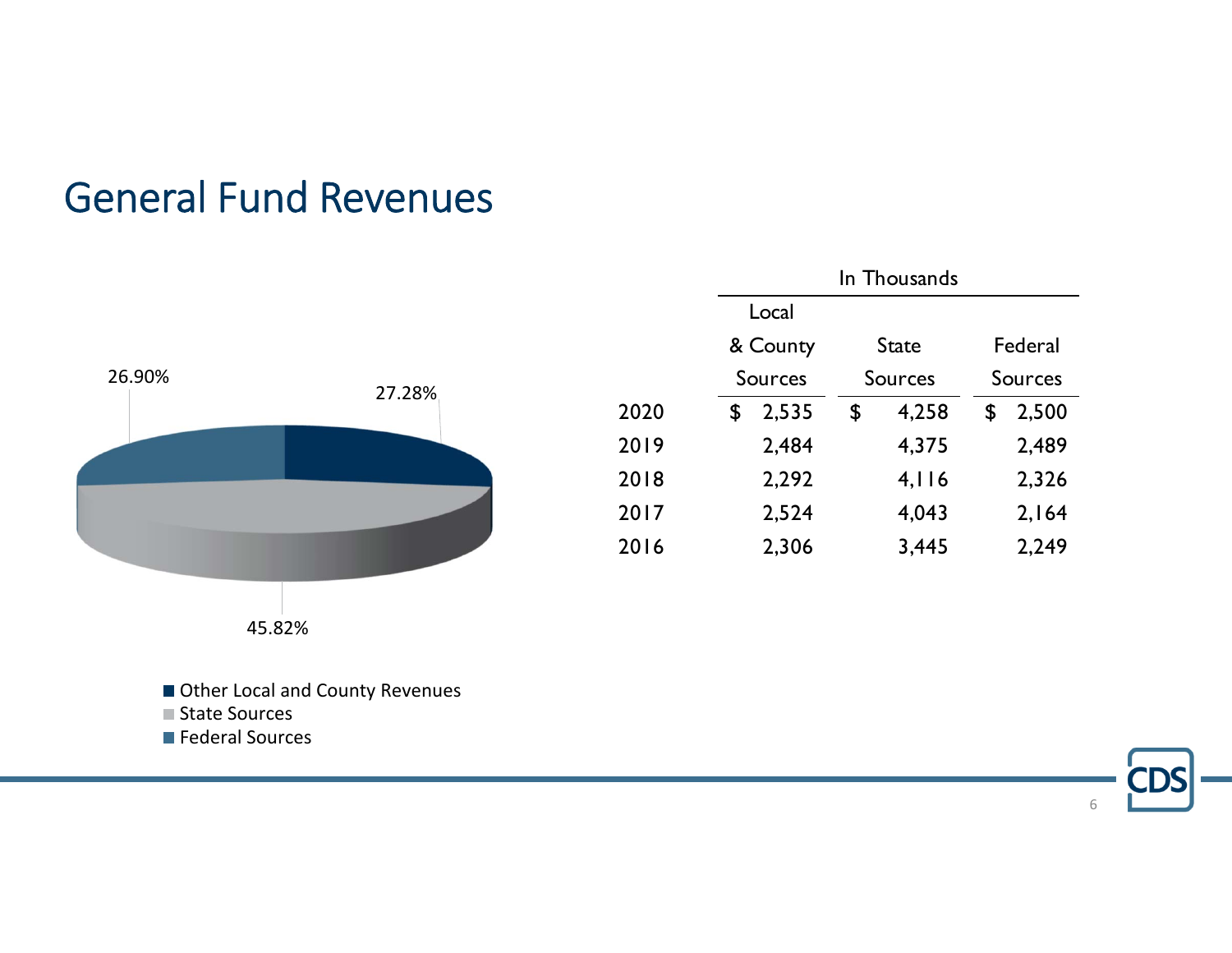## General Fund Expenditures



|      |            |                 | In Thousands |                 |            |                  |    |                |    |       |  |
|------|------------|-----------------|--------------|-----------------|------------|------------------|----|----------------|----|-------|--|
|      | Salaries & |                 | Purchased    |                 | Supplies & |                  |    |                |    |       |  |
|      |            | <b>Benefits</b> |              | <b>Services</b> |            | <b>Materials</b> |    | Capital        |    | Other |  |
| 2020 | \$         | 7,392           | \$           | 1,681           | \$         | 120              | \$ | 8 <sub>1</sub> | \$ | 34    |  |
| 2019 |            | 7,098           |              | 1,777           |            | $ 42\rangle$     |    | 58             |    | 258   |  |
| 2018 |            | 6,782           |              | 1,661           |            | 126              |    | 45             |    | 31    |  |
| 2017 |            | 6,577           |              | 1,567           |            | 116              |    | 53             |    | 224   |  |
| 2016 |            | 5,843           |              | 1,852           |            | 79               |    | 30             |    | 13    |  |
|      |            |                 |              |                 |            |                  |    |                |    |       |  |

- Salaries and**Purchased Services** Supplies & Materials Capital
- Other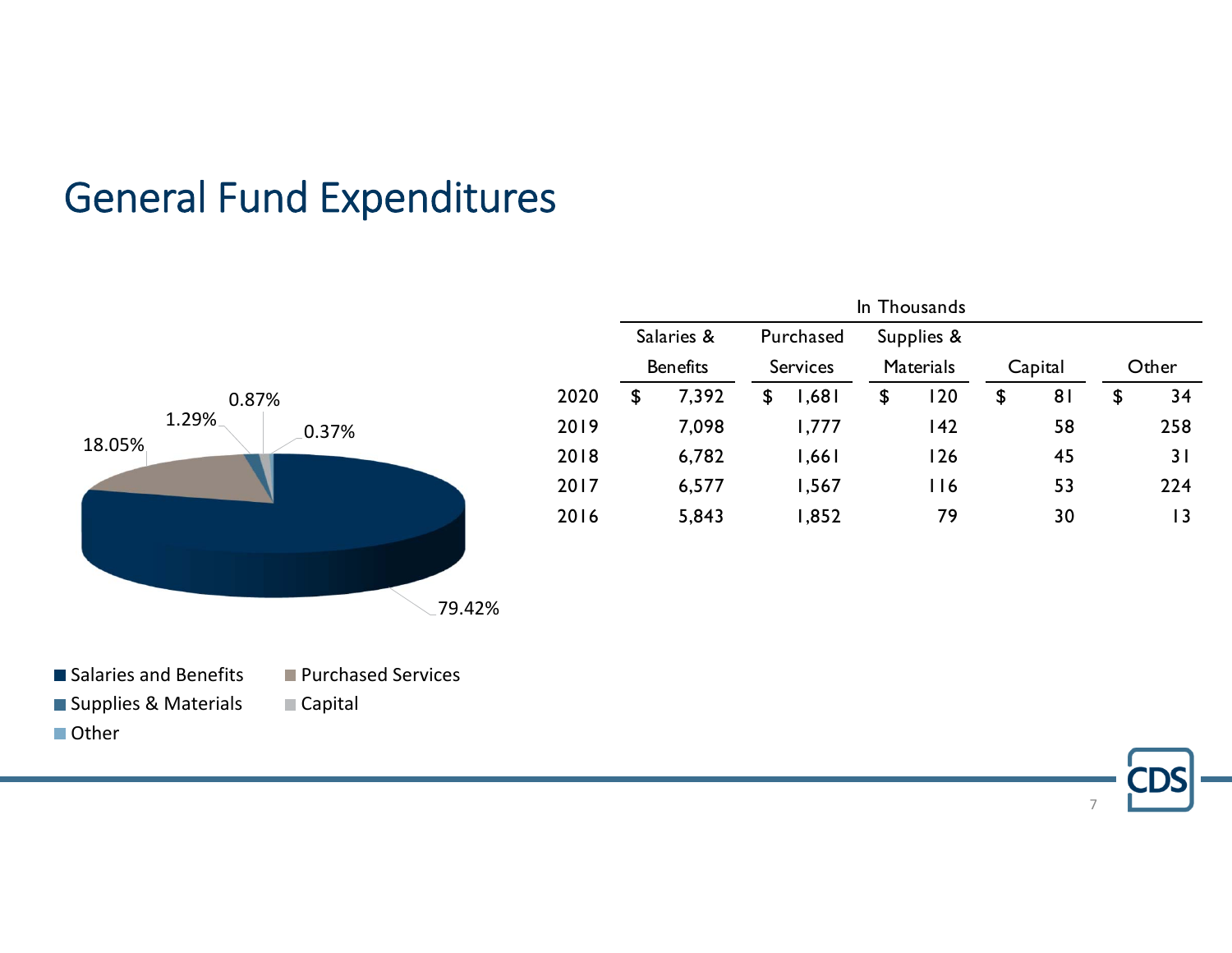### Fund Balance Compared to Budget



8

Note: September 1995, Superintendents/Board approved setting fund balance percentage of budget cap at 15% for cash flow purposes.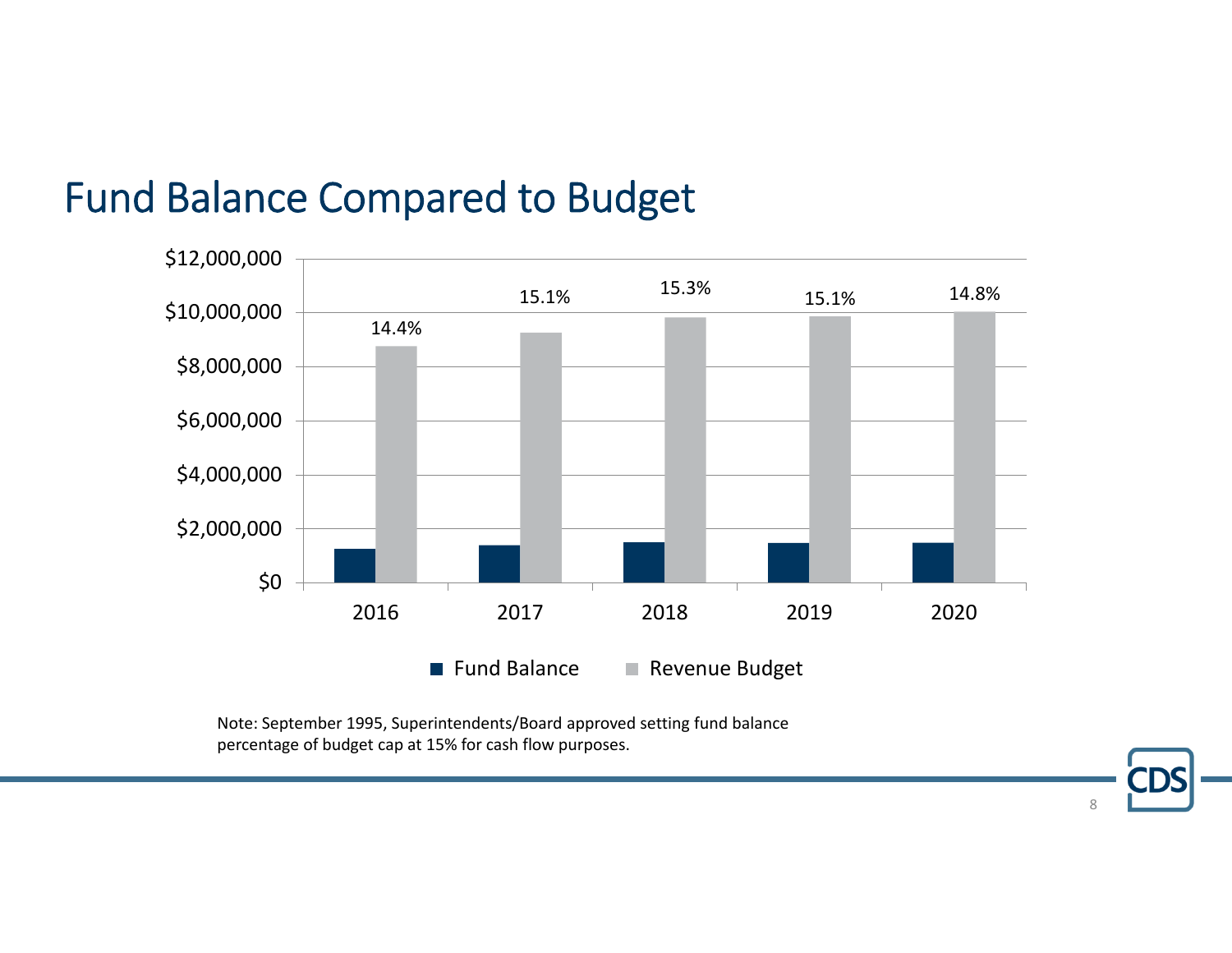## Compliance Section

#### **Minnesota Legal Compliance (page 67)**

- In accordance with Audit Guide issued by OSA
- No compliance issues noted

#### **Government Auditing Standards (pages 68‐69)**

- Internal Control
	- One significant deficiency noted
		- Limited Segregation of Duties
- Compliance and Other Matters
	- No instances noted

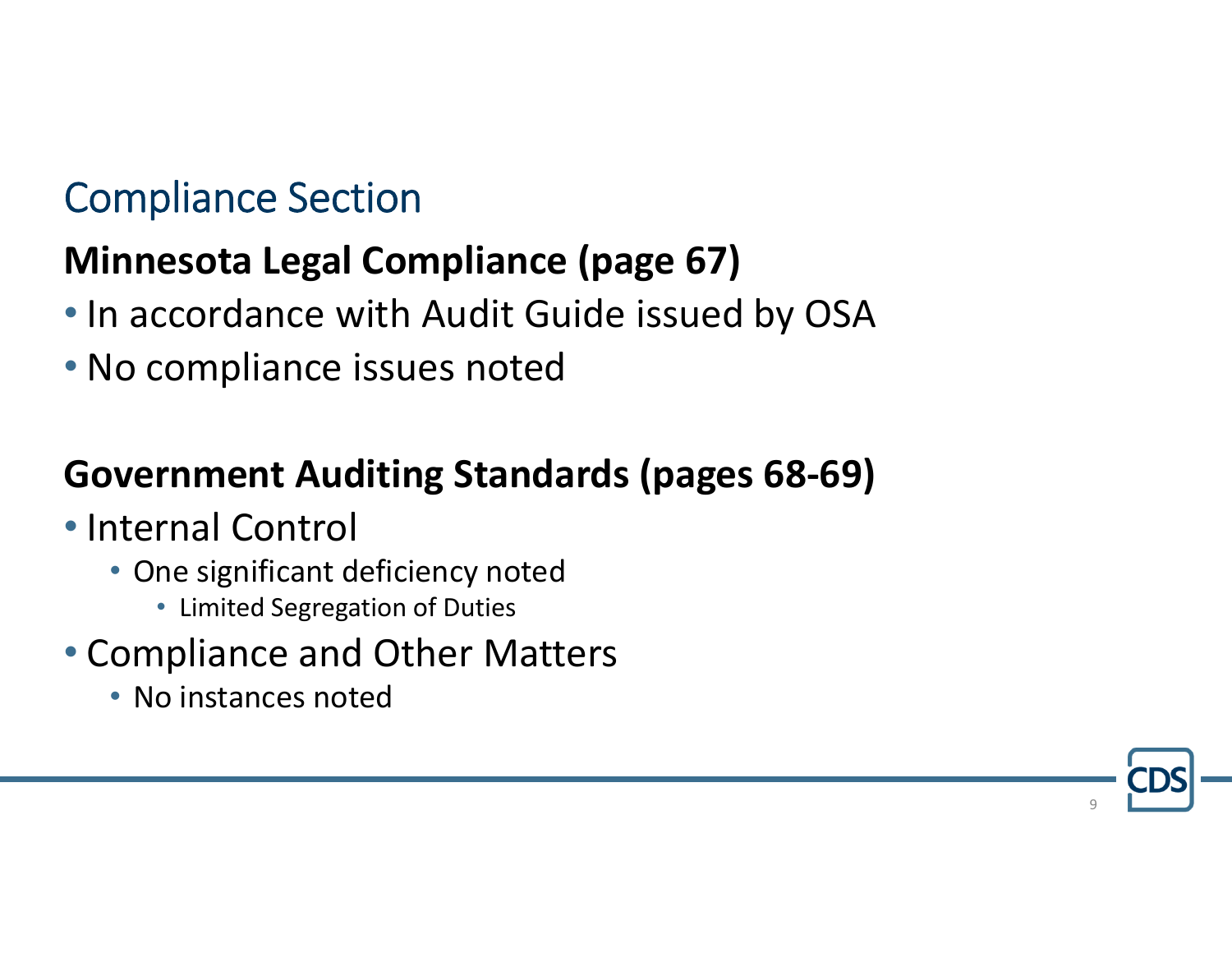# Compliance Section (Cont'd)

# **Single Audit (pages 70‐71)**

- Compliance
	- No compliance issues noted
- •Internal Control over Compliance
	- No material weaknesses noted

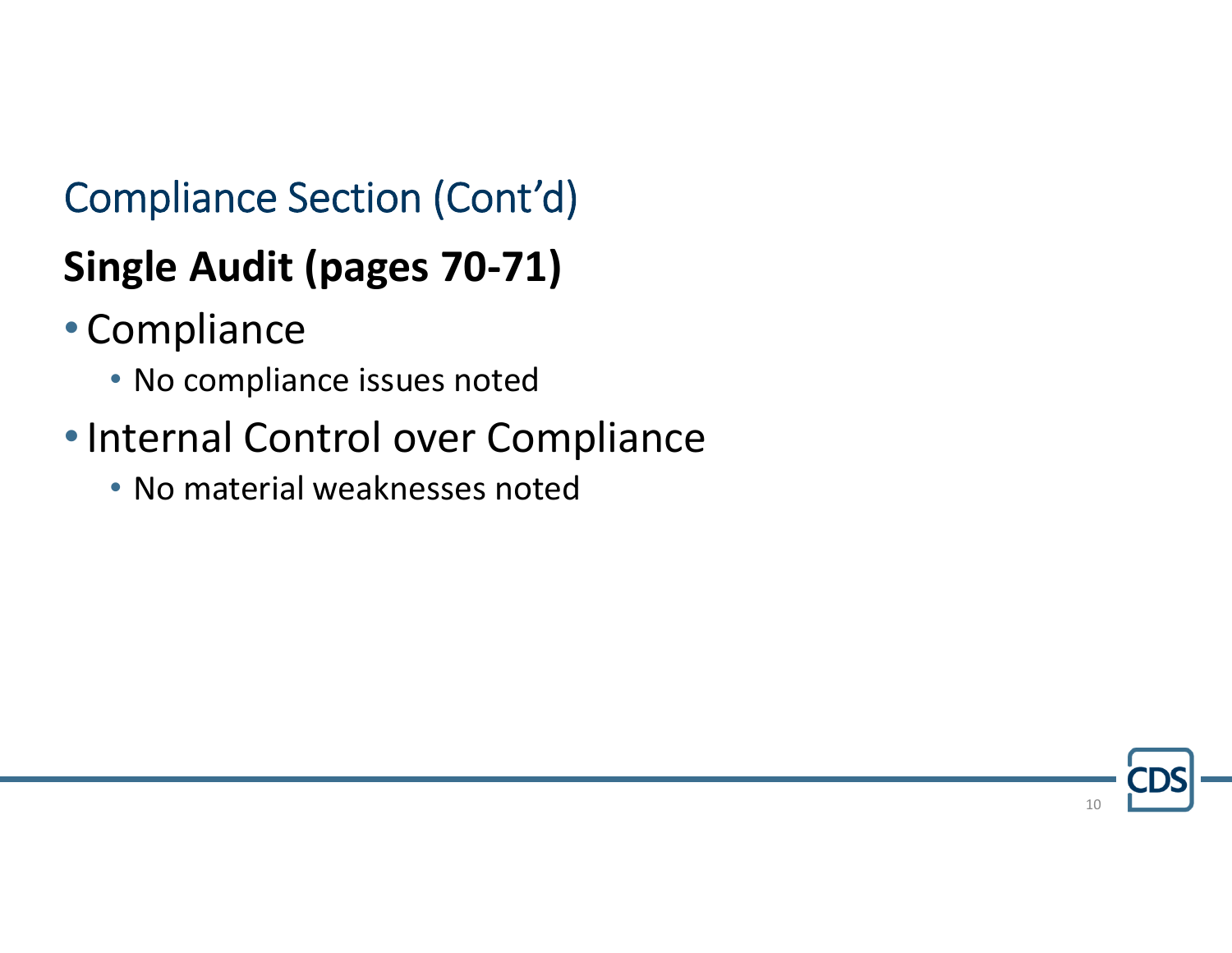# Communications

- Accounting Practices
- •No Difficulties Encountered
- Corrected and Uncorrected Misstatements
- •No Disagreements with Management
- Management Representations
- •No Management Consultations with Other Accountants
- •Other Audit Findings or Issues

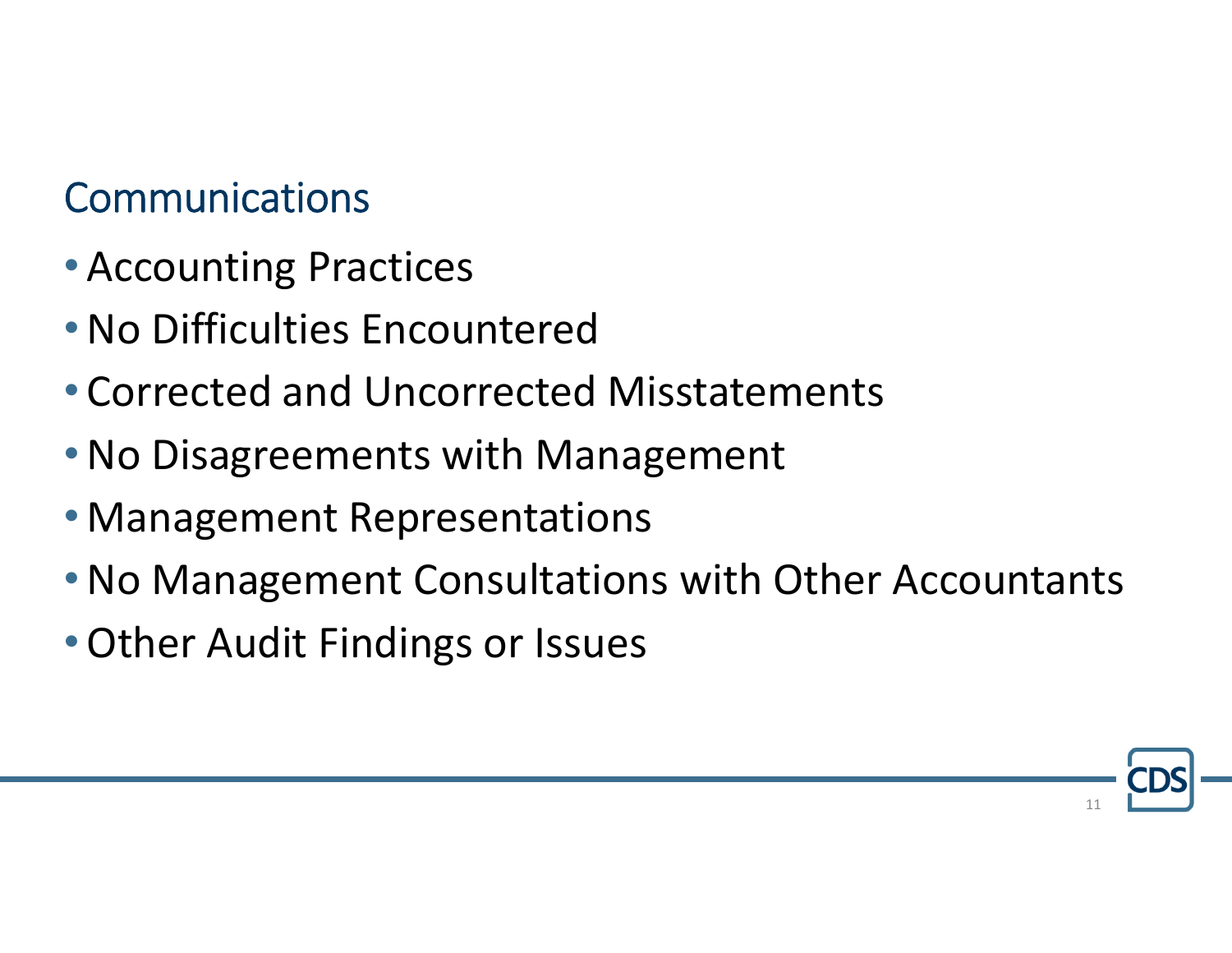#### Management Letter

# **General Recommendations**

•Governmental Accounting Standards Board Statement No. 95